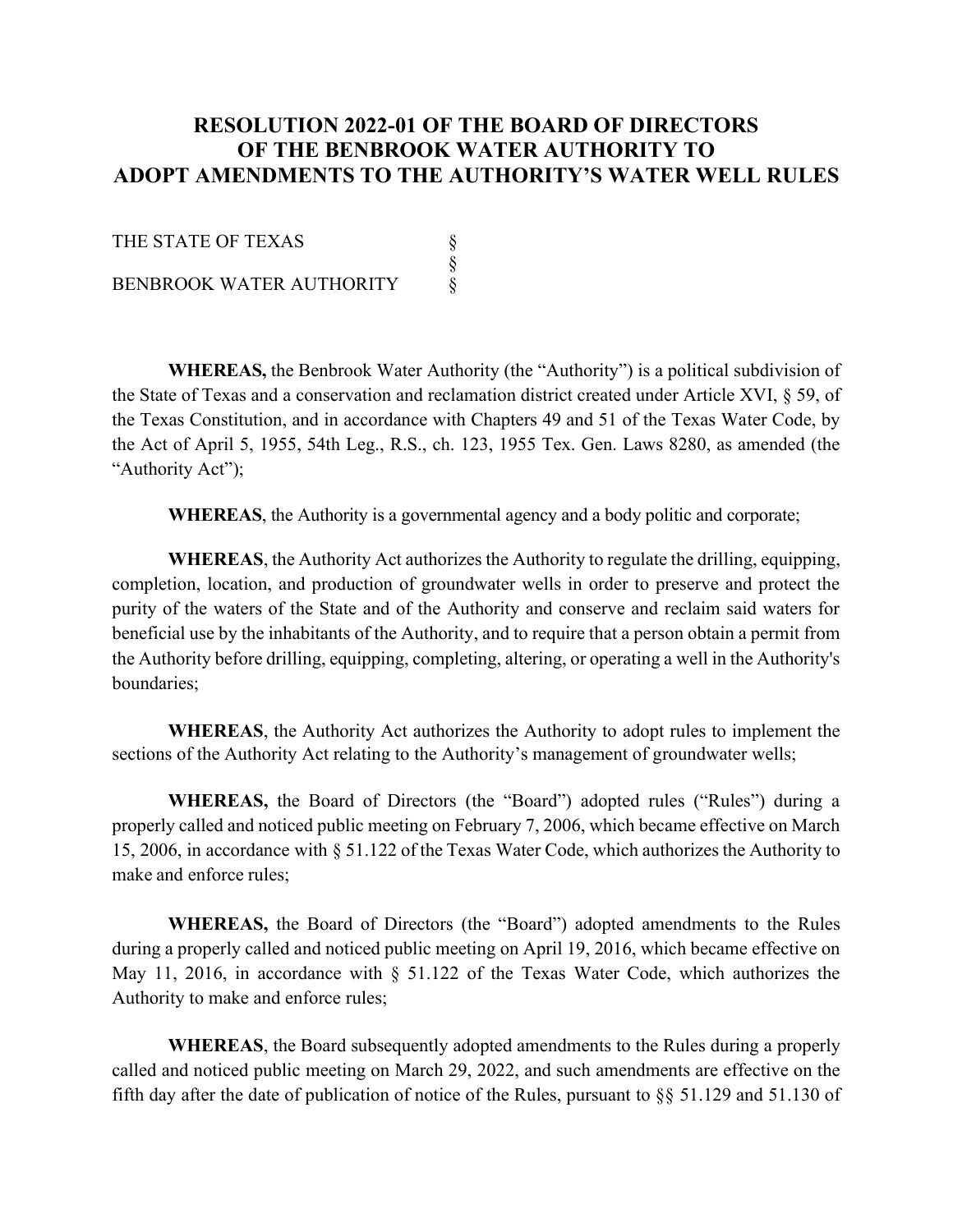the Texas Water Code;

**WHEREAS,** the Rules shall continue to be amended by the Board from time to time as necessary or appropriate after proper notice and public meeting;

**WHEREAS**, the Authority proposes the following amendments to the Rules: 1) adding definitions of terms used throughout the Rules; 2) eliminating Drilling Permits and requiring only Operating Permits for nonexempt wells; 3) simplifying the criteria to qualify as a well exempt from the requirement to obtain an Operating Permit, and including agricultural irrigation as an exempt use; 4) providing an exemption from the requirement to obtain an Operating Permit for certain wells with a production capacity under 17.36 gpm; 5) clarifying the respective roles and duties of and the coordination between the Authority and the Northern Trinity Groundwater Conservation District (the "NTGCD"); 6) revising spacing requirements to be based on a well's maximum production capacity, and adding spacing requirements from other wells in addition to spacing requirements from property lines; 7) establishing a minimum tract size requirement for new wells of no more than one well per two acres; 8) requiring all new wells, whether or not exempt, and all existing wells that are substantially altered, to meet the Authority's spacing and minimum tract size requirements; 8) providing a more detailed process for requesting an exception from the Authority's spacing requirements, and establishing a process for requesting an exception to the minimum tract size requirements; 9) revising the scope and manner of the notice required to be provided for various applications; 10) allowing applications and other documents to be filed by email or online through the Authority's website; 11) providing that all applications shall be administratively complete before the application may be acted upon; 12) authorizing the Board to establish a schedule of administrative fees for the processing of applications; 13) authorizing the General Manager to require notice of any permit, registration, exception, or any other information, to be posted in the real property records; 14) clarifying the General Manager's authority to make certain decisions without going to the Authority's Board, and to delegate certain responsibilities to the Authority staff; 15) requiring a meter to be installed on all permitted, nonexempt wells, regardless of production capacity; 16) prohibiting waste of groundwater within the Authority's boundaries; 17) making minor typographical, formatting, and clarifying corrections to certain rules; and 18) other non-substantive clarifying and conforming changes;

**WHEREAS**, the Board finds that defining terms used in the Rules provides clarity, prevents errors, and makes the Rules more user-friendly;

**WHEREAS**, the Board finds it unnecessary to require a person to obtain both a Drilling Permit and an Operating Permit from the Authority, as the latter prohibits a person from drilling a groundwater well prior to receiving an Operating Permit from the Authority;

**WHEREAS**, the Board finds that the proposed clarification of the types of wells that are exempt from the requirement to obtain a permit more accurately reflect the Authority's desire to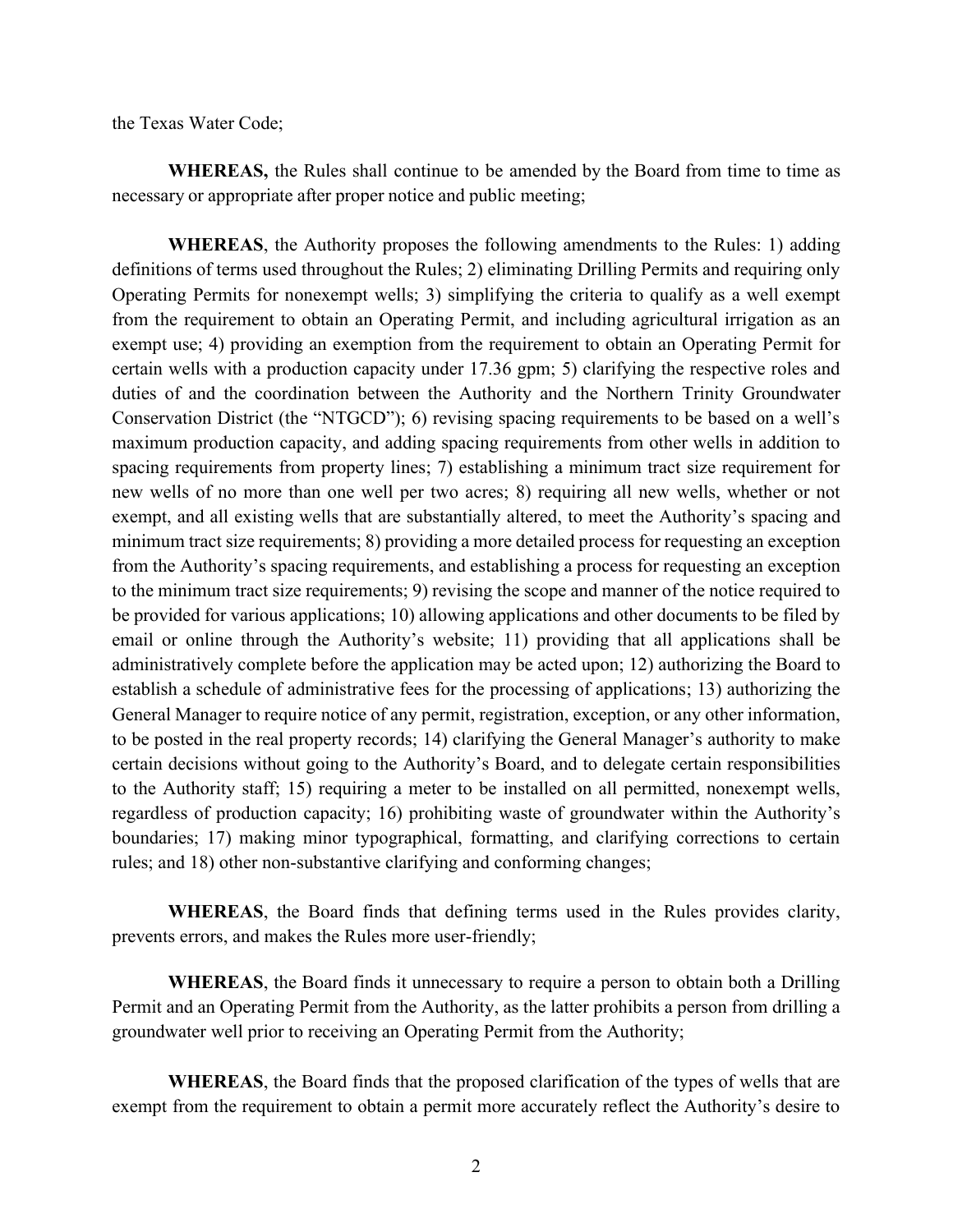minimize the impacts of groundwater pumping while avoiding over-regulation of smaller wells and wells used for very specific purposes;

**WHEREAS**, the Board finds that agricultural irrigation is similar to the exempt uses of water provided for in the existing Rules, and that it is reasonable to add agricultural irrigation as an exempt use under the Rules;

**WHEREAS**, the Board finds that it is beneficial to water well owners within the Authority's boundaries to understand the respective roles and duties of the Authority and the NTGCD, and that clarification will facilitate compliance with both entities' requirements for water well owners;

**WHEREAS,** the Authority finds that it is authorized under the Authority Act and Texas Water Code Section 36.116(a) to establish well spacing requirements that are designed to minimize interference between wells, requiring all new water wells, whether exempt or nonexempt, to be spaced a certain distance from property lines and existing wells, based on the maximum production capacity of the proposed well;

**WHEREAS**, the Board finds that in order to minimize as far as practicable the drawdown of the water table or the reduction of artesian pressure and to prevent interference between wells, the Authority is authorized under the Authority Act and Texas Water Code Section 36.116 and  $36.002(d)(1)$  to establish a minimum tract size of not more than one well per two acres upon which a new well, whether exempt or nonexempt, may be drilled;

**WHEREAS**, the Board finds that establishing a process for requesting an exception to well spacing and minimum tract size requirements is necessary to allow for situations wherein a person cannot meet the requirements without experiencing economic or other legitimate hardship;

**WHEREAS**, the Board finds that clarifying hearings procedures on applications for exceptions to well spacing and minimum tract size requirements is necessary to sufficiently inform interested persons of their rights with regard to supporting or challenging any such application;

**WHEREAS**, the Board finds that revised notice procedures are necessary to ensure that notice of certain applications is received by those persons most likely to be affected by the application;

**WHEREAS**, the Board finds that allowing applications and other documents required to be filed with the Authority to be filed by email or online through the Authority's website makes the process easier and more convenient for applicants;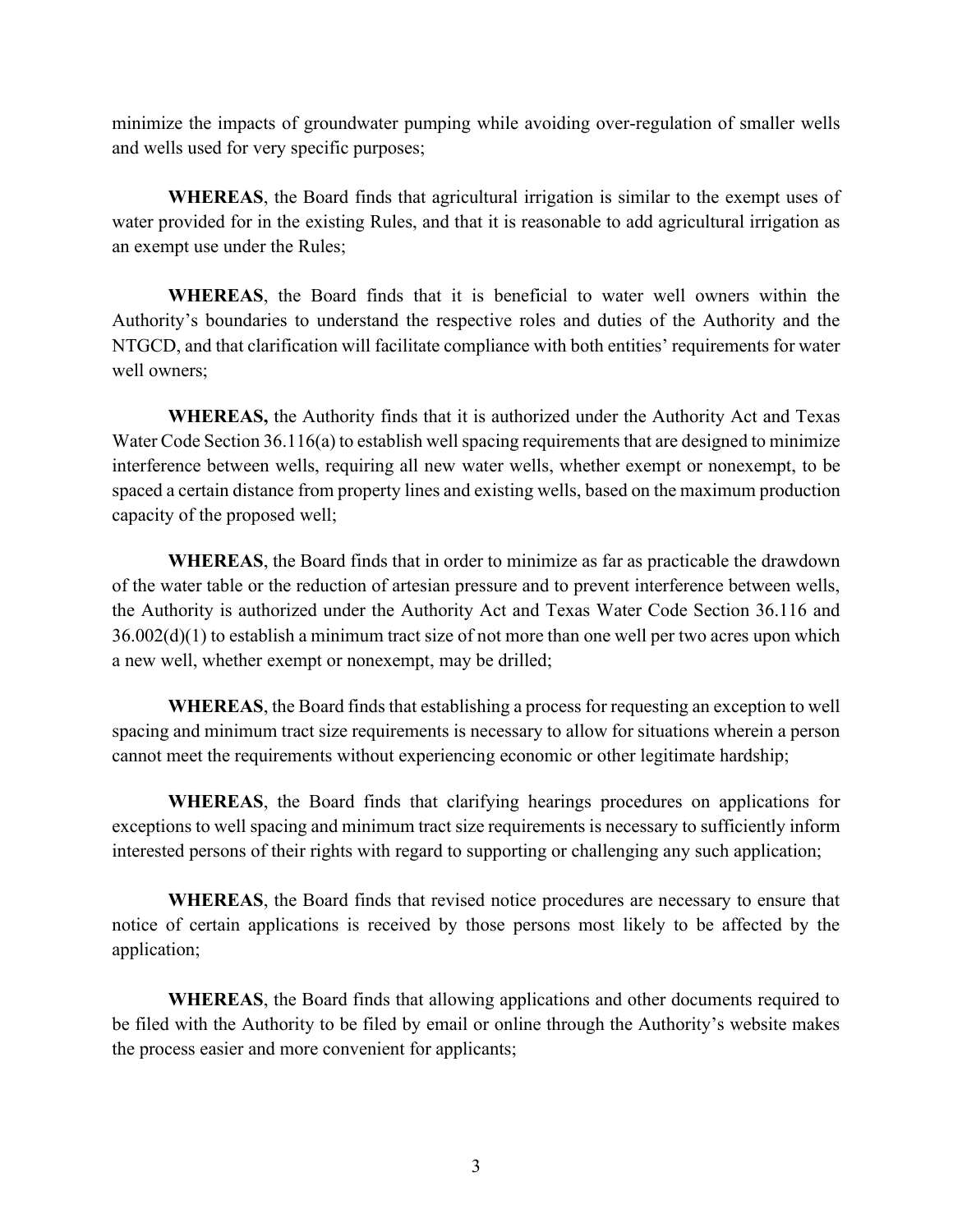**WHEREAS**, the Board finds that requiring that an application be declared administratively helps the application to be processed in a timelier manner and avoids unproductive back-and-forth between the applicant and Authority staff;

**WHEREAS**, the Board finds that authorizing the Board to establish a schedule of fees to cover administrative costs for processing applications is necessary to carry out its duties relating to the regulation of water wells and is authorized by § 36.205, Texas Water Code;

**WHEREAS**, the Board finds that authorizing the General Manager to require notice of any permit, registration, exception, or any other information, to be posted in the real property records is necessary in certain instances to ensure that future property owners are aware of the existence of wells, the Authority's regulation of wells, or other information pertaining to the groundwater resources on the property;

**WHEREAS**, the Board finds that clarifying the General Manager's authority to make certain decisions without going to the Authority's Board and to delegate certain responsibilities to the Authority staff helps the Authority to operate more efficiently and allows the Board to focus on more critical decisions;

**WHEREAS**, the Board finds in order to ensure that accurate records and reports be made of the production of groundwater within the Authority pursuant to Texas Water Code Section 36.111, it is necessary to require metering of non-exempt wells, regardless of production capacity;

**WHEREAS**, the Board finds that it is necessary to fulfill the Authority's purpose as a conservation and reclamation district created under Article XVI, § 59, of the Texas Constitution, and in accordance with Chapter 36 of the Texas Water Code, to prevent the waste of groundwater, as that term is defined in Chapter 36, Texas Water Code;

**WHEREAS**, the Board finds that making minor typographical, formatting, and nonsubstantive or clarifying corrections to the Rules makes the Rules more user-friendly, lessens the possibility for confusion, misinterpretation, or misapplication of the Rules, and improves the efficiency of the Authority's processes;

**WHEREAS**, the Board finds that the proposed amendments to the Authority Rules, attached hereto as "Attachment A," are each and all merited and necessary to support the Authority's efforts in managing the groundwater resources within the boundaries of the Authority in a manner consistent with the requirements of Chapter 36, Water Code, and the Authority Act, and that each proposed amendment to the Authority Rules is supportable under the laws of the State of Texas; and